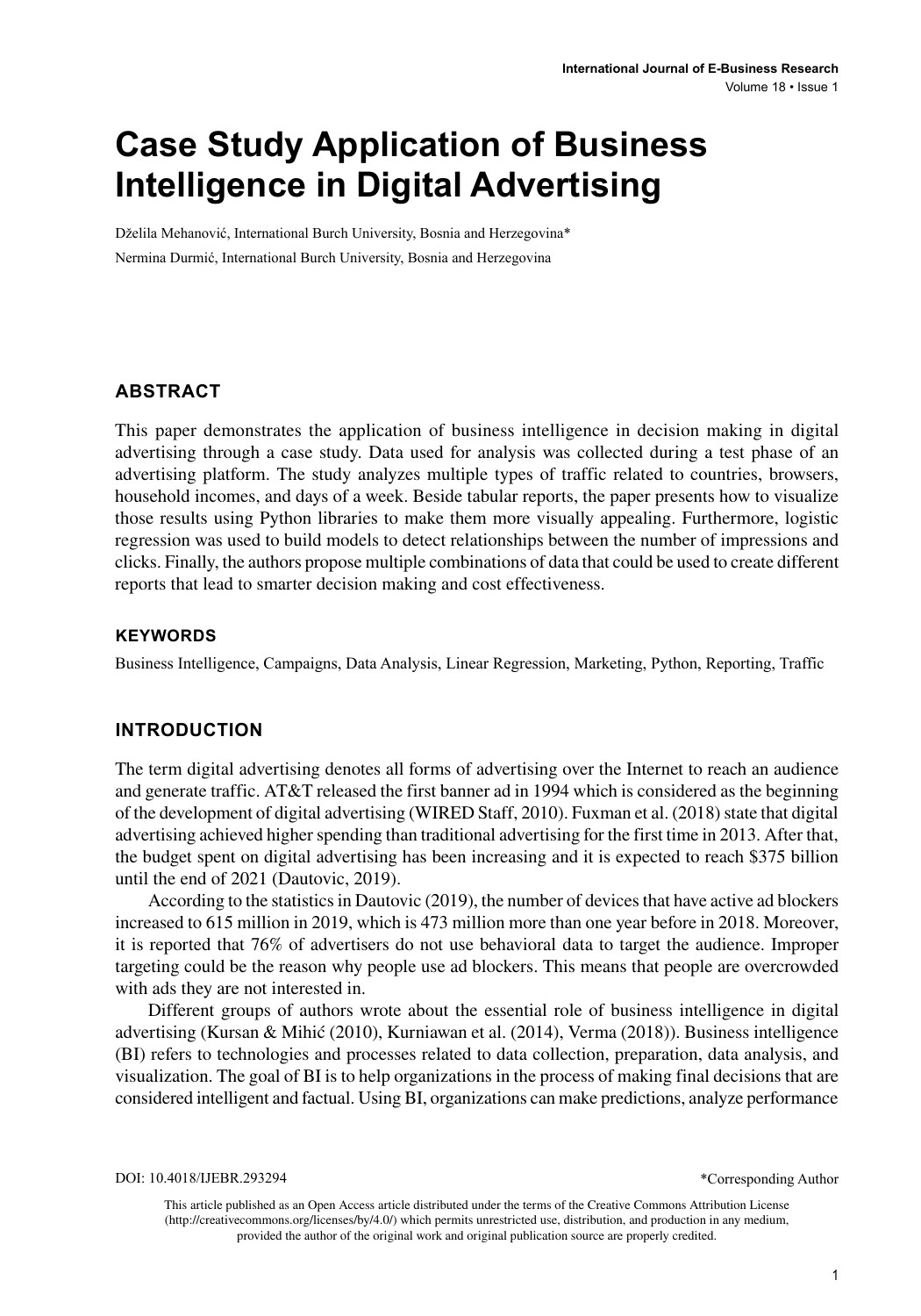and customer behavior, and find ways to increase profit. BI supports data analysis, querying, reporting, and visualization. (Tableau, 2020).

Bhosale et al. (2020) described the role of business intelligence in digital marketing. They concluded that real-time execution in the domain of marketing increases the need for the application of the business intelligence and the knowledge of how to apply it. The authors of this study managed to find plenty of works related to the business intelligence understanding, but without a detailed description of the applied methods and reports that could be used. In response to the identified lack of literature, the aim of this study is to describe the most common methods of business intelligence application in digital marketing in detail and elaborate the resulting reports obtained through those methods.

More specifically, the purpose of this paper is to analyze which types of campaigns and targeting options bring the most audience to digital advertising. To accomplish this goal, the aim of this paper is to see how targeting options could be adjusted when displaying ads to users so that people see personalized ads. Furthermore, this paper aims to help companies to use the advantages of digital marketing without unnecessary loss of money and time. In this paper, the authors present how business intelligence helps businesses to make smart decisions in digital advertising and not to lose extra resources through a case study of tribeOS advertising platform.

### **Background AND LITERATURE REVIEW**

This section presents the meaning and definition of digital advertising and business intelligence fields separately, and ways they can work together, through an overview of relevant literature.

### **Digital Advertising**

Traditional marketing involves newspapers, TV, and magazines used to reach the local population. This kind of advertising sends one message to the entire audience, without any targeting including the application of filtering and personalization. On the other hand, digital advertising refers to the advertising over web, through email and mobile phones. It is globally oriented and based on filtering and personalization (Greenspan, 2018).

In traditional marketing, there are one-time payments and success is measured by inspecting whether the sales had increased during a given period. In digital advertising, payments occur all the time. Success is measured by the number of impressions, clicks, and sales. Impressions are obtained every time an ad is displayed on a user screen and used for building brand recognition. Cost per thousand impressions or Cost Per Mile (CPM) is used as one of the payment options in digital advertising (Ecommerce Answers, 2020). Beside CPM, there is a Cost Per Click (CPC) option, where a certain amount of money is paid for each click (Ecommerce Answers, 2020). The third option is based on the number of sales, which is Cost Per Sale where advertisers pay for each sale or conversion generated by the ad.

In contrast to traditional advertising, digital advertising provides support for different campaign targeting options to reach the right customers. To achieve this, there are multiple segmentation criteria for targeting the audience such as demographics features like age, gender, education; geographic location such as country, region, city, zip code; and behavioral values such as spending habits (Yesbeck, 2018). Generally, there are two types of targeting: contextual and behavioral. Contextual targeting is done based on keywords, topics, language, and location, while behavioral targeting is related to the browser history, sites visited, time spent on those sites, and recently searched items (Zhang & Katona, 2012).

#### **Business Intelligence**

Business intelligence refers to the infrastructure responsible for collecting, storing, and interpreting data generated from business operations. It includes a variety of processes such as analytics, data